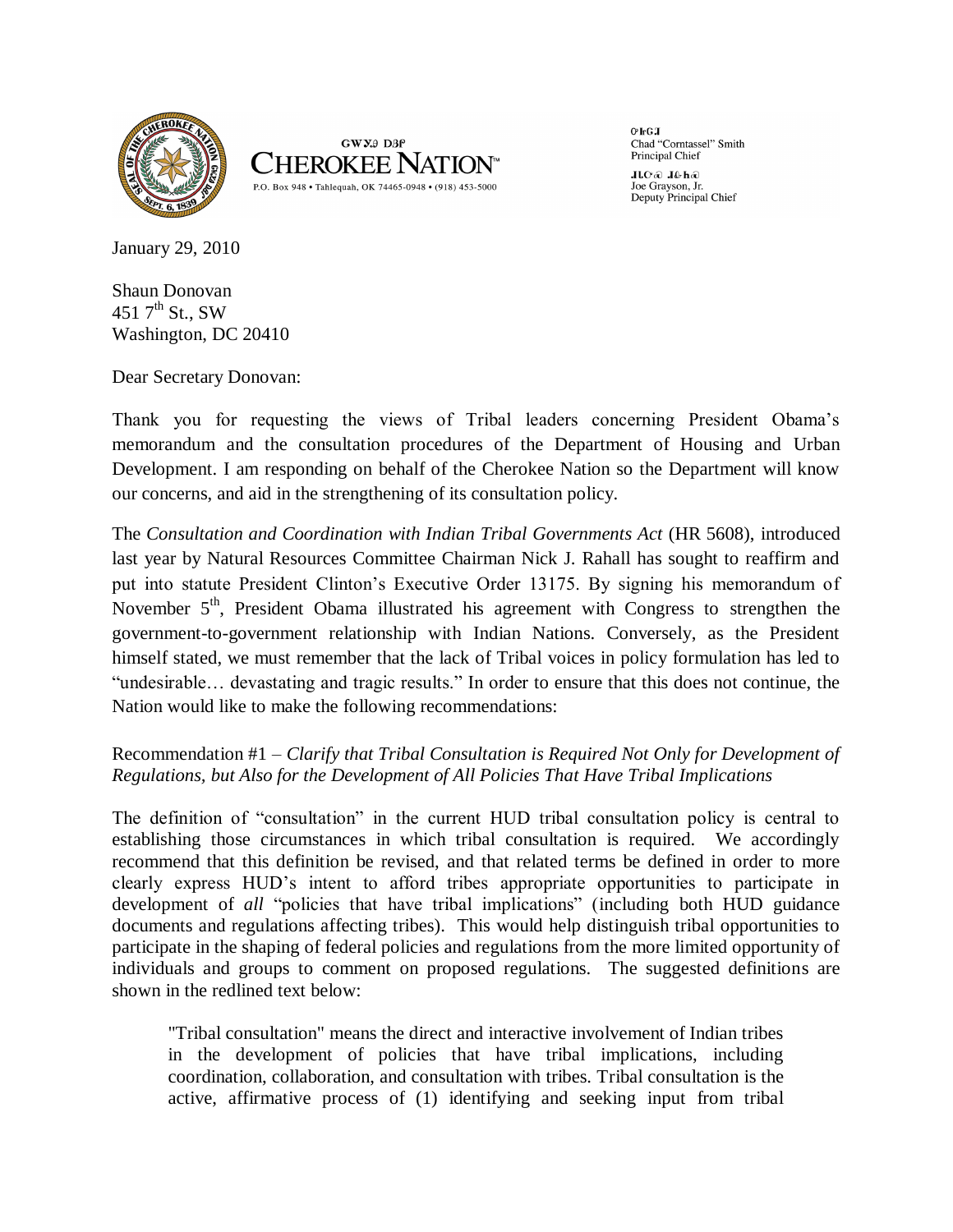officials; and (2) considering tribal interest as a necessary and integral part of HUD's decision-making process. This definition adds to any statutorily mandated notification procedures intended to provide an opportunity for comment on proposed regulations by interested parties, including interested tribes. In contrast, the tribal consultation procedures place the burden on the federal agency to show that it has made a good faith effort to elicit feedback from tribes with respect to any proposed policies having tribal implications, including proposed regulations. [Note: This is based on the definition of "consultation" contained in the current HUD tribal consultation policy, with changes that expressly include references to "policies that have tribal implications," and that strengthen HUD recognition of the governmental status of tribes during the tribal consultation process.  $\frac{1}{1}$ 

"Policies that have tribal implications" refers to regulations, legislative comments or proposed legislation, and other policy statements, policy guidance's, guidance document, or actions that have substantial direct effects on one or more Indian tribes, on the relationship between the Federal Government and Indian tribes, or on the distribution of power and responsibilities between the Federal Government and Indian tribes. [Note: This is based on the definition of "policies that have tribal implications" in Executive Order 13175 (November 6, 2000) ("the 2000 Executive Order"

"Guidance document" means an agency statement of general applicability and future effect, other than a regulatory action (as defined in Executive Order 12866, as further amended,  $\S$  3(g)), that sets forth a policy on a statutory, regulatory or technical issue or an interpretation of a statutory or regulatory issue. [Note: This is based on the definition of "guidance document" in OMB Circular Bulletin No. 07-02, "Final Bulletin for Agency Good Guidance Practices."]

"Regulations" mean an agency statement of general applicability and future effect, which the agency intends to have the force and effect of law, that is designed to implement, interpret, or prescribe law or policy or to describe the procedure or practice requirements of an agency (see Executive Order 12866, as further amended, § 3). [Note: This is based on the definition of "regulations" in OMB Circular No. 07-02

 $\overline{a}$ 

<sup>&</sup>lt;sup>1</sup> The proposed revision of the definition of "consultation" eliminates provisions requiring HUD to seek input from "Native American . . . community groups and individuals." Such requirements are inconsistent with the 2000 Executive Order's emphasis on tribal sovereignty and tribal rights. Our proposed revision also changes provisions concerning statutorily mandated notification procedures (which is an apparent reference to federal register notices of proposed regulations), to clarify the distinction between (1) tribal consultation during the development of both policies and regulations and (2) opportunities for comment by the general public (which would include community groups and individuals) during the promulgation of regulations.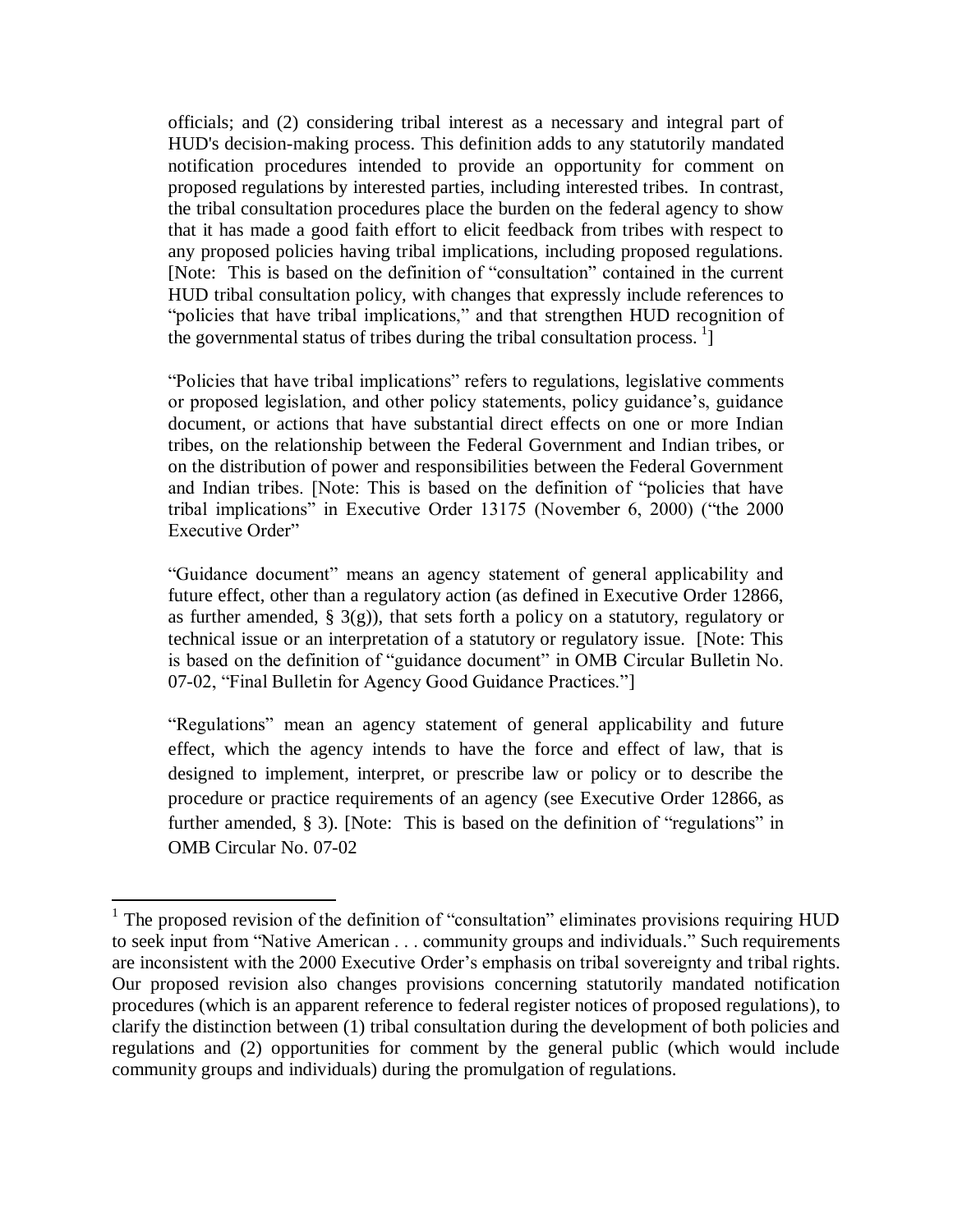#### Recommendation # 2 – *Define the Term "Tribal Officials."*

The term "tribal officials" (which is a defined term in the 2000 Executive Order) is used only twice in the HUD tribal consultation policy, and the term "tribal government" is used much more frequently. Neither term is defined in the HUD consultation policy. We recommend that references to "tribal government" be changed throughout the HUD tribal consultation policy to "tribe" or "tribal officials," as appropriate. We also recommend that the term "tribal officials" be defined in the HUD consultation policy. The definition should be based on the 2000 Executive Order, except that the reference to "authorized intertribal organizations" should be changed to more clearly state that an intertribal organization may represent a tribe's views with respect to a specific matter only if expressly authorized in writing. The suggested definition is shown in the redlined text below.

G. "Tribal officials" mean the elected or duly appointed officials of an Indian tribe. For purposes of tribal consultation, such term may include intertribal organizations only if expressly authorized in writing by a tribe to represent its views during a specific identified tribal consultation process involving specified policies that have tribal implications.

### Recommendation # 3 – *Include the 2000 Executive Order's "Policy-making Criteria" in Part III (entitled "Principles") of the HUD Tribal Consultation Policy.*

We suggest that HUD's statement of principles in Part III of its tribal consultation policy be strengthened by including the wording contained in section 3 ("Policy-making Criteria") of the 2000 Executive Order. Suggested changes in sub-section A and suggested new sub-sections D and E are shown in the redlined text below:

A. HUD respects Indian tribal self-government and sovereignty, will honor tribal treaty and other rights, and will strive to meet the responsibilities that arise from the unique relationship between the federal government and Indian tribes.

D. With respect to implementation of federal statutes and regulations administered by tribal officials, HUD shall afford such tribal officials the maximum administrative discretion possible.

E. When undertaking to formulate and implement policies that have tribal implications, $<sup>2</sup>$  HUD will:</sup>

<sup>&</sup>lt;sup>2</sup> This proposed sub-section is based on section 3.c of the 2000 Executive Order, except that the term "Federal standards" has been replaced with the defined term "policies that have tribal implications."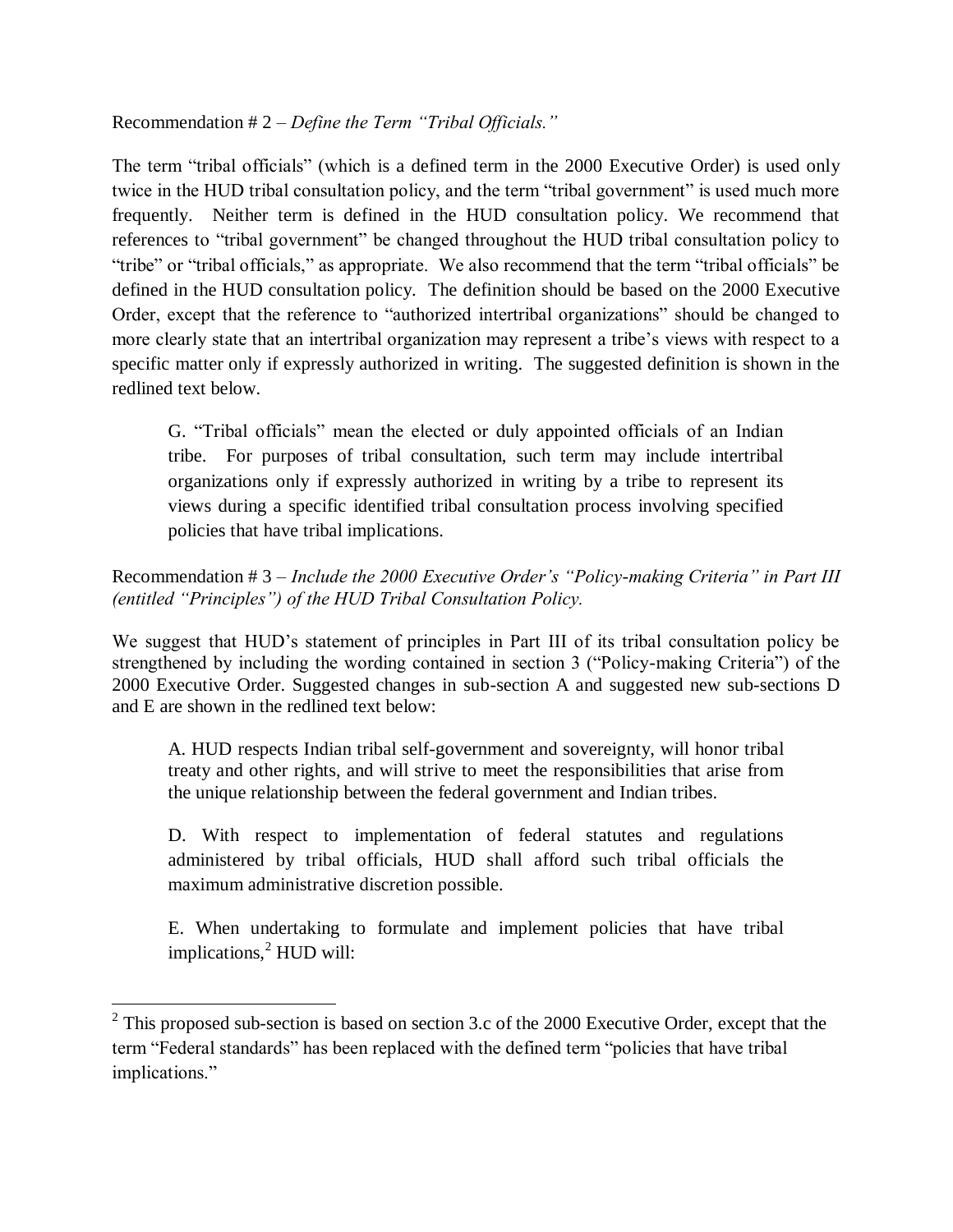1. Encourage Indian tribes to develop their own policies to achieve program objectives;

2. Where possible, defer to Indian tribes to establish standards; and

3. In determining whether to establish policies that have tribal implications, consult with tribal officials as to the need for such policies and any alternatives that would limit the scope of such policies or otherwise preserve the prerogatives and authority of Indian tribes.

Recommendation # 4 – *Merge and Revise Part IV (entitled "Tribal Coordination, Collaboration and Consultation") and Part VIII (entitled "Implementation"); Include Communication Methods and Time Frames; and Clarify that HUD Consultation with Organizations, Committees and Workgroups Cannot Be Used as a Substitute for Consultation with Individual Tribes.* 

We recommend a complete revision and merger of Parts IV and VIII of the Tribal Consultation Policy, in order to address three primary concerns. First, whenever possible, notice of proposed policies that have tribal implications should be provided to tribes before they are drafted. Tribes are often given an opportunity for consultation only after the proposed policy or rule has been drafted, severely limiting the amount of input in the formulation of key questions and the scope of issues considered. Federal officials should seek informal discussions with tribal officials in order to obtain a better grasp of the issues at their roots, ensuring that proposals are not based on an incomplete or one-sided understanding.

Second, the current HUD tribal consultation policy implies that consultation with organizations may replace consultation with tribal officials. In order to determine who should be consulted, one should reflect on who is affected, either directly or indirectly. If an issue is wide-sweeping and would affect all tribes, a representative from each tribe or from each region would be present when discussions begin. In some instances, Indian organizations such as the National Congress of American Indians (NCAI) could be utilized as representatives. If the policy affects only a small number of tribes, each must be given the opportunity to make their opinions known. In other instances, appropriate federal decision-makers (Assistant Secretary level and above) should be at the table, allowing them to be aware of all thoughts and concerns.

Third, both Parts IV and VIII concern implementation of the tribal consultation policy, and it will be easier for both HUD and tribal officials to implement the policy if these parts are combined. These provisions should include the establishment of timelines in the consultation process, in order to leave little room for misunderstanding and to thus limit the occurrence of unintended consequences. These provisions should also include requirements for communications informing tribes about comments received from HUD, while policies continue to be shaped, including website provision of documents submitted to HUD by tribes during the consultation process.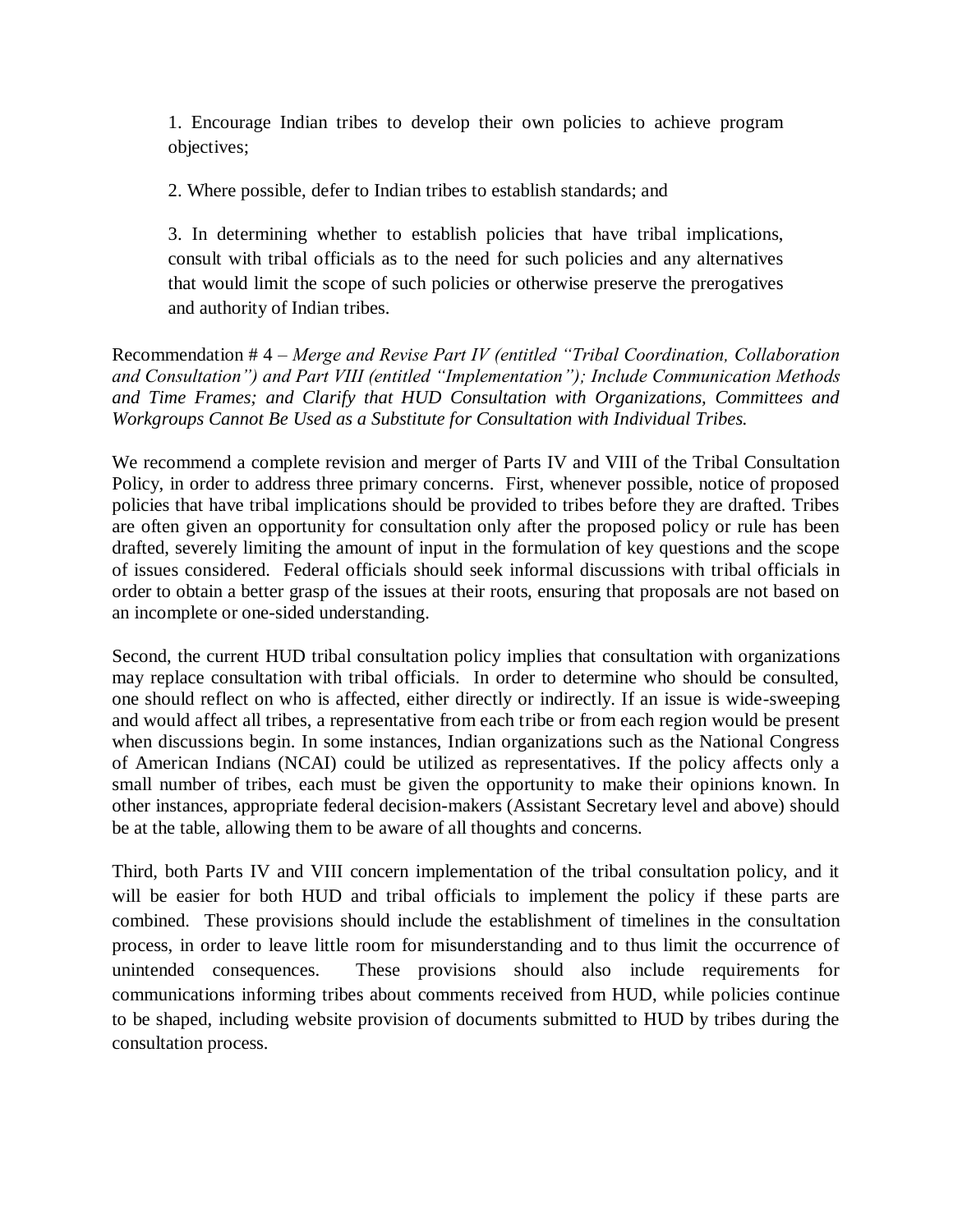The recommended merged and revised Parts IV and VIII are contained in the following proposed new Part IV:

### IV. Tribal Consultation Process

A. Applicability. HUD will apply this tribal consultation policy to all proposed policies that have tribal implications. Based on a government-to-government relationship and in recognition of the uniqueness of each tribe, the primary focus for consultation activities is with individual tribes. The Office of Native American Programs (ONAP), within the Office of Public and Indian Housing, will serve as the lead HUD office for the implementation of this policy. Internal HUD policies and procedures are excluded from this policy.

B. Methods of Communication. The methods of communication used will be determined by the significance of the consultation matter, the need to act quickly, and other relevant factors. The following are examples of communication means by which consultation can be accomplished: websites; broadcast fax and electronic messages; U.S. Postal Service; telephone-conference calls; video teleconferencing, multimedia; direct contact; national conferences and workshops; and formal meetings. While modern technology and group events should be utilized whenever possible to conserve funds and respect time constraints of all those involved, these methods of communication should not serve in the place of formal, face-to-face discussion.

C. Consultation with Tribes Before Drafting of Policies that Have Tribal Implications. HUD shall make reasonable efforts to consult with tribal officials concerning proposed policies that have tribal implications before such policies are drafted, in order to facilitate greater tribal participation in development of the proposed policies. Such consultation shall, at a minimum, include a notice on the HUD website of HUD's plans to develop such policies and an invitation for tribal officials to comment on items that should be included in such policies and to offer draft wording to HUD by a specified deadline, which shall not be less than thirty (30) days from the date of the notice.

D. Notice of Proposed Policies That Have or That May Have Tribal Implications; Deadlines. After proposed policies that have or that may have tribal implications have been drafted, HUD will notify tribal officials of such proposed policies, and will include a copy of the proposed policies with the notice. HUD headquarters shall be responsible for such notification, unless it has delegated such responsibility to the appropriate HUD regional Office of Native American Programs ("ONAP"), in which case each such regional ONAP will be responsible for notification of tribal officials of the tribes in the region served by such regional ONAP.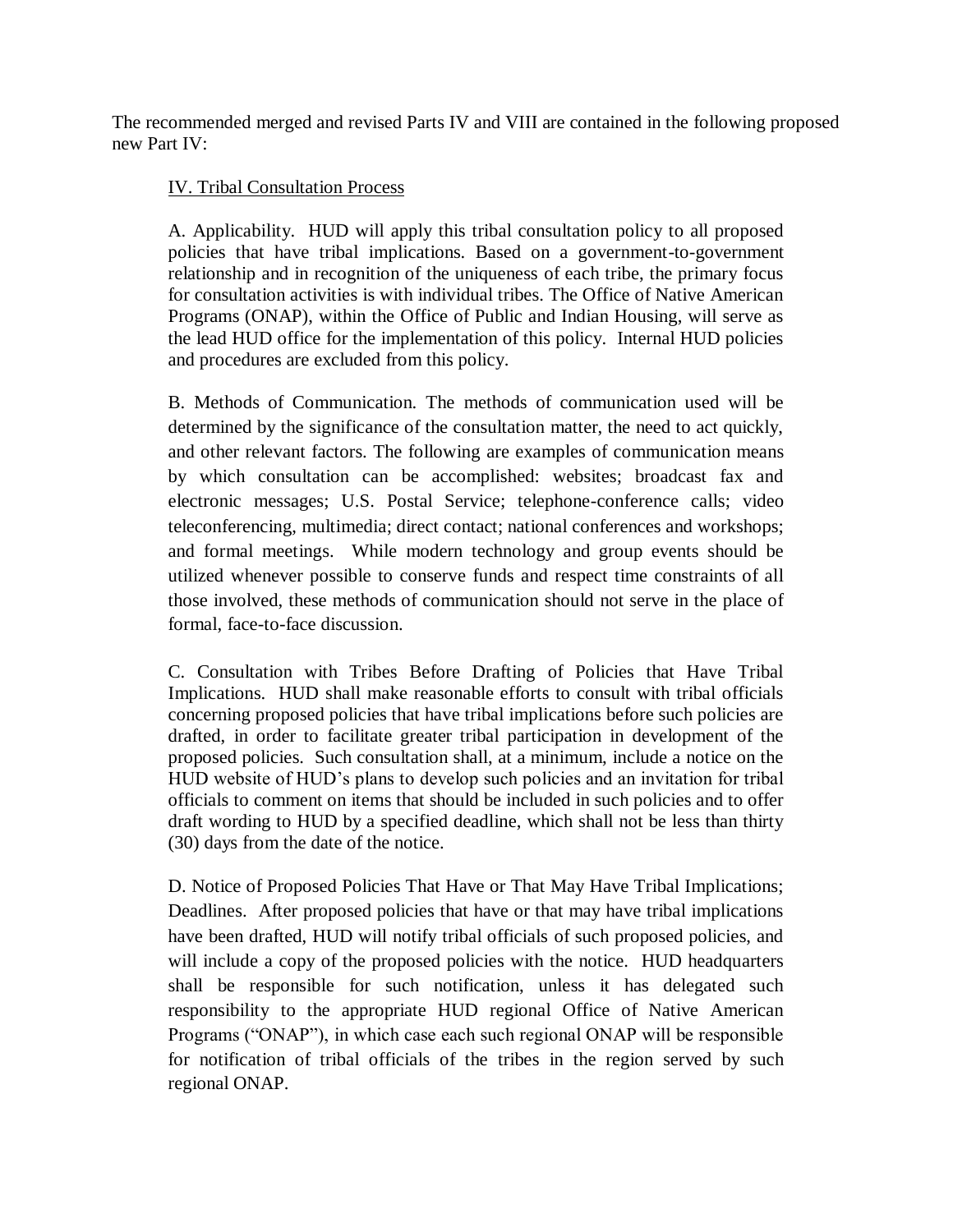E. Deadlines for Tribal Responses. In HUD notices concerning proposed policies that may have tribal implications, HUD shall initially request tribal comments as to whether such proposed policies have tribal implications, and shall establish a deadline for tribal response to that question no less than thirty (30) days from the date of the notice. In HUD notices concerning proposed policies with tribal implications, including such policies for which HUD previously requested initial tribal response in accordance with the preceding sentence, HUD shall state a response deadline not less than sixty (60) days from the date of the notice. Nothing herein shall affect the deadlines established by federal law or regulations with regard to comments in the course of the formal agency rulemaking process for the promulgation of federal regulations.

F. Tribal Response. Tribal officials may provide recommendations concerning proposed policies that have or that may have tribal implications to HUD headquarters and/or to the Area ONAP Administrator and staff no later than the deadline established in Part IV.E. Such recommendations may be provided orally during meetings with HUD representatives or via written documents submitted to HUD representatives.

G. Meetings. Tribes may facilitate regional meetings with HUD representatives to identify and address issues relevant to HUD policies that have tribal implications. HUD will sponsor at least one national tribal consultation meeting each year. To reduce costs and conserve resources to the greatest extent feasible, tribes and HUD will include consultation meetings with regularly scheduled meetings, such as multi-agency and association meetings.

H. Reporting Mechanisms. In all cases where a tribe or tribes have been involved in the consultation process, HUD will maintain an internet website or webpage to address the informational needs of tribes and tribal leaders. Such website or webpage will include relevant HUD documents and other relevant documents, including comments submitted by other tribes. HUD will notify the tribes of the finalization of proposed policies that have tribal implications, and provide such policies to the tribes by one or more of the communication methods identified in Part IV.B of this tribal consultation policy. This notification shall specifically include a discussion of the basis for the HUD decision, including public comments received, relationship to the concerns raised in consultation, and any avenues available for further discussion, protest or appeal of the decisions.

I. Tribal Advisory Organizations, Committees and Workgroups. It may be helpful for HUD to utilize organizations, committees, or workgroups to assist in facilitating involvement of tribes in decision-making and policy development. The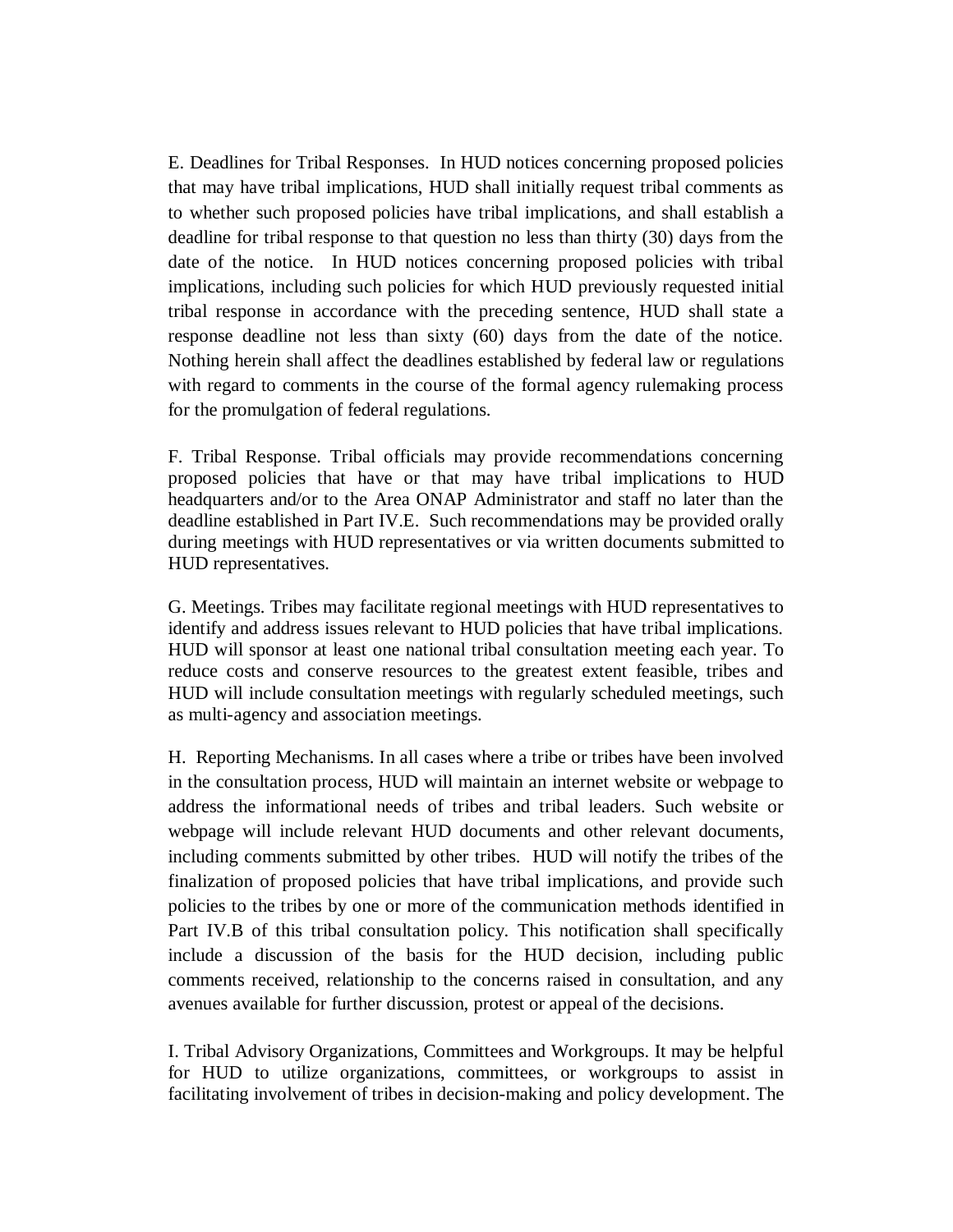use of tribal organizations, committees, and workgroups will be in coordination with, and not to the exclusion of, consultation with individual tribes. HUD will not treat such organizations, committees, and workgroups as tribal representatives unless the affected tribe has provided express written authorization of such organization, committee, or workgroup to serve as the tribe's representative with respect to specific proposed policies that have tribal implications. The tribal organizations, committees or workgroups may, in consultation with tribal officials, provide advice and consultation to the Area ONAP Administrator and staff.

J. Joint Federal/Tribal Workgroups.

1. A workgroup may be established by HUD and tribes to address specific issues or the drafting of specific policies that have tribal implications. Tribal representation should be consistent with the established standard of geographically diverse small, medium and large tribes, whenever possible.

2. Alternate workgroup members may be appointed by written notification signed by the member. Such alternates shall possess the authority of the workgroup member to make decisions on their behalf if such authority is so delegated to them in writing.

3. The workgroup shall be chaired by at least one tribal workgroup member selected by the tribal workgroup members and one HUD representative.

4. The workgroup may conduct its activities through conventional (e.g., telephone and mail), as well as innovative (e.g., e-mail and video conferences) means of communication. Meetings will be posted on the internet and will be open to the public. In addition to internet posting, HUD may also announce meetings through fax, letter, e-mail, publication in the Federal Register, or other appropriate means. Workgroup members may be accompanied by other individuals to advise them as they deem necessary.

5. Whenever possible, all workgroup products should be circulated to tribal leaders for review and comment.

6. All final recommendations will be given serious consideration by HUD.

# Recommendation # 5 – *Replace Part VIII (entitled "Implementation") With a New Part VIII (to be entitled "Accountability") to Increase HUD Accountability for Implementation of the Policy.*

Although Section 7 of the 2000 Executive Order contains accountability provisions to be carried out by the Office of Management and Budget (OMB), those provisions have been largely ineffective. We believe that the likelihood of undermining tribal sovereignty will decrease if the HUD tribal consultation policy includes provisions that will establish accountability at the Department level. The inclusion of requirements for corrective action will further enhance